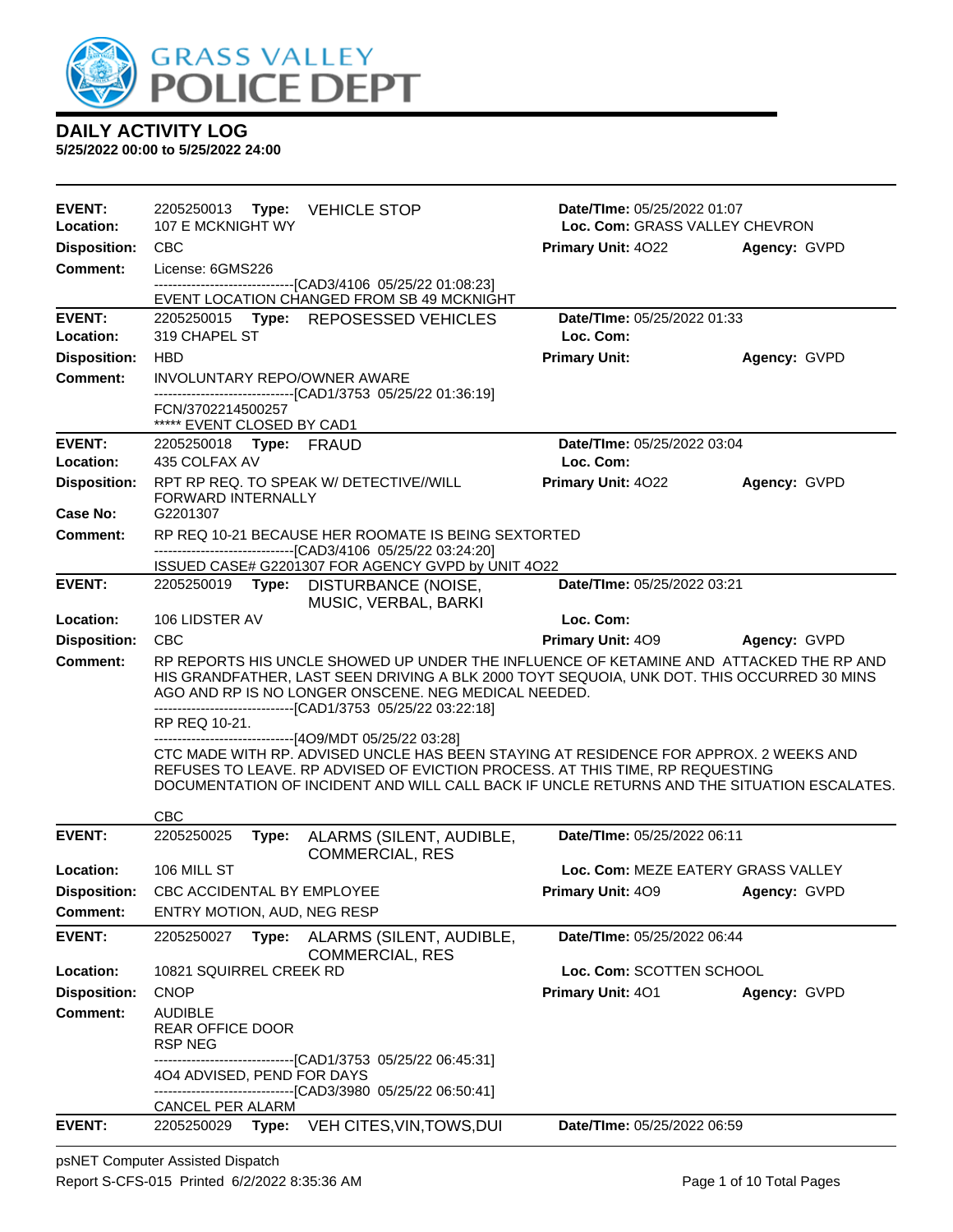

| Location:                  | 962 GOLDEN GATE TE                                                                              |                                                                                                                                                                                                | Loc. Com: VOLZ BROTHERS AUTOMOTIVE       |              |
|----------------------------|-------------------------------------------------------------------------------------------------|------------------------------------------------------------------------------------------------------------------------------------------------------------------------------------------------|------------------------------------------|--------------|
| <b>Disposition:</b>        | <b>RPT</b>                                                                                      |                                                                                                                                                                                                | <b>Primary Unit: 401</b>                 | Agency: GVPD |
| Case No:                   | G2201308                                                                                        |                                                                                                                                                                                                |                                          |              |
| Comment:                   | <b>ITS WINDOWS BROKEN OUT</b>                                                                   | RP RPTG VEH IS PARKED ON THE CURB INF THEIR BUSINESS, DODGE MULTICOLORED DAKOTA WITH ALL                                                                                                       |                                          |              |
|                            |                                                                                                 | -------------------------------[CAD1/4051 05/25/22 07:56:09]<br>TOW ASSIGNED-KILROYS, 800 E MAIN ST, GRASS VALLEY, 5302733495,<br>-------------------------------[CAD1/4051 05/25/22 07:56:15] |                                          |              |
|                            | <b>ETA DRIVETIME</b>                                                                            | ---------------------------------[CAD3/3980 05/25/22 08:07:18]                                                                                                                                 |                                          |              |
|                            |                                                                                                 | ISSUED CASE# G2201308 FOR AGENCY GVPD by UNIT 4O1<br>-------------------------------[CAD3/3980 05/25/22 08:14:27]                                                                              |                                          |              |
|                            | FCN/3702214501234                                                                               |                                                                                                                                                                                                |                                          |              |
| <b>EVENT:</b>              | 2205250031 <b>Type:</b>                                                                         | 911 UNKNOWN<br>(HANGUPS, ABAN'S)                                                                                                                                                               | Date/TIme: 05/25/2022 07:32              |              |
| Location:                  | LAT: 39.22755400 LONG: -121.068327                                                              |                                                                                                                                                                                                | Loc. Com:                                |              |
| <b>Disposition:</b>        | <b>HBD</b>                                                                                      |                                                                                                                                                                                                | <b>Primary Unit:</b>                     | Agency: GVPD |
| <b>Comment:</b>            | ***** EVENT CLOSED BY CAD1                                                                      | 911 OPEN LINE NOTHING HEARD AND LINE DISCONNECTED. UNABLE TO CALLBACK 911 PREFIX                                                                                                               |                                          |              |
| <b>EVENT:</b>              | 2205250035 Type: WELFARE CHECK                                                                  |                                                                                                                                                                                                | Date/TIme: 05/25/2022 08:15              |              |
| Location:                  | 105 OCEAN AV                                                                                    |                                                                                                                                                                                                | Loc. Com:                                |              |
| <b>Disposition:</b>        | CBC SUBJ C4                                                                                     |                                                                                                                                                                                                | Primary Unit: 4015 Agency: GVPD          |              |
| <b>Comment:</b>            |                                                                                                 | RP REQG WELFARE CHECK ON NEIGHBOR WHO IS PASSED OUT IN VEH DRK BLU CHEV SEDAN IFO<br>ADDRESS. UNK HOW LONG SUBJ HAS BEEN THERE                                                                 |                                          |              |
| <b>EVENT:</b>              |                                                                                                 | 2205250042 Type: TRAFFIC (DUI, PARKING,<br>SPEED, HAZ                                                                                                                                          | Date/TIme: 05/25/2022 08:43              |              |
| Location:                  | WHITING ST/SO AUBURN ST                                                                         |                                                                                                                                                                                                | Loc. Com:                                |              |
| <b>Disposition:</b>        | UTL                                                                                             |                                                                                                                                                                                                | Primary Unit: 4015                       | Agency: GVPD |
| <b>Comment:</b>            |                                                                                                 | CALLER RPTING TRUCKS COMING IN THE WRONG WAY, CAUSING A TRAFFIC ISSUE.                                                                                                                         |                                          |              |
| <b>EVENT:</b>              |                                                                                                 | 2205250045 Type: PUBLIC RELATION CONTACT                                                                                                                                                       | Date/TIme: 05/25/2022 08:56              |              |
| Location:                  | 129 S AUBURN ST                                                                                 |                                                                                                                                                                                                | Loc. Com: GRASS VALLEY POLICE DEPARTMENT |              |
| <b>Disposition:</b>        | <b>CBC</b>                                                                                      |                                                                                                                                                                                                | <b>Primary Unit: 4S5</b>                 | Agency: GVPD |
| <b>Comment:</b>            | O/W <sub>1</sub>                                                                                |                                                                                                                                                                                                |                                          |              |
|                            | EVENT LOCATION CHANGED FROM GVPD                                                                | -------------------------------[CAD1/4051_05/25/22 08:56:49]                                                                                                                                   |                                          |              |
| <b>EVENT:</b>              |                                                                                                 | 2205250047 Type: TRAFFIC ACCIDENT                                                                                                                                                              | Date/TIme: 05/25/2022 09:00              |              |
| Location:                  | 2094 NEVADA CITY HY                                                                             |                                                                                                                                                                                                | Loc. Com: DUTCH BROTHERS                 |              |
| <b>Disposition:</b>        | <b>CBC</b>                                                                                      |                                                                                                                                                                                                | <b>Primary Unit: 401</b>                 | Agency: GVPD |
| <b>Comment:</b>            |                                                                                                 | CHP ON SCENE WITH A VEH ACCIDENT, NEG INJURY, NO VEH DESCP.<br>-------------------------[MERGED CAD1/4051 05/25/2022 09:13:34]                                                                 |                                          |              |
|                            | MERGED 2205250044<br>LOCATION: 2094 NEVADA CITY HY<br><b>DUTCH BROTHERS</b><br>RP: NAME: KAYLEE | TYPE: MED<br>PHONE: 9065218 (530)                                                                                                                                                              |                                          |              |
|                            |                                                                                                 | COMMENTS: 911 CALLER RPTING MALE WHO HAD A SEIZURE, XRED TO CALFIRE.                                                                                                                           |                                          |              |
| <b>EVENT:</b><br>Location: | 2205250053<br>Type:                                                                             | <b>FOLLOWUP</b>                                                                                                                                                                                | Date/TIme: 05/25/2022 09:25              |              |
|                            | 1571 EA MAIN ST                                                                                 |                                                                                                                                                                                                | Loc. Com: PLAZA TIRE AND AUTO SERVICE    |              |
| <b>Disposition:</b>        | <b>CBC</b>                                                                                      |                                                                                                                                                                                                | <b>Primary Unit: 4017</b>                | Agency: GVPD |
| Comment:                   |                                                                                                 | -------------------------------[CAD1/4051 05/25/22 09:25:51]<br>EVENT LOCATION CHANGED FROM 1571 E MAIN                                                                                        |                                          |              |
| <b>EVENT:</b>              | 2205250060<br>Type:                                                                             | 911 UNKNOWN<br>(HANGUPS, ABAN'S)                                                                                                                                                               | Date/TIme: 05/25/2022 09:52              |              |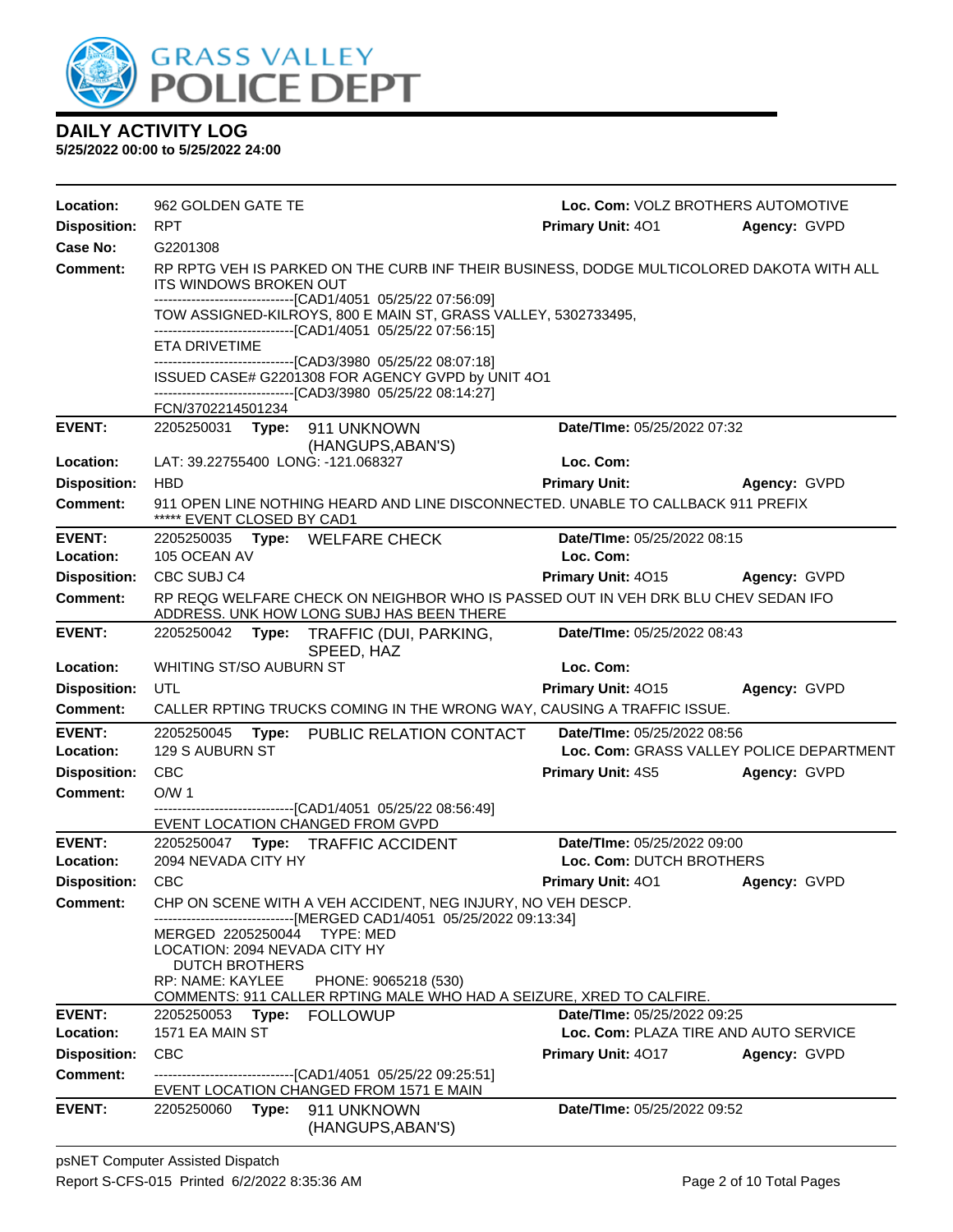

| Location:                  | LAT: 39.21005500 LONG: -121.073563                       |                                                                                                                                                     | Loc. Com:                                                               |                     |
|----------------------------|----------------------------------------------------------|-----------------------------------------------------------------------------------------------------------------------------------------------------|-------------------------------------------------------------------------|---------------------|
| <b>Disposition:</b>        | HBD                                                      |                                                                                                                                                     | <b>Primary Unit:</b>                                                    | Agency: GVPD        |
| <b>Comment:</b>            | 911 ABAND<br>LEFT CB ON VM<br>***** EVENT CLOSED BY CAD1 |                                                                                                                                                     |                                                                         |                     |
| <b>EVENT:</b>              | 2205250065 Type: TRESPASS                                |                                                                                                                                                     | Date/TIme: 05/25/2022 10:16                                             |                     |
| Location:                  | 841 OLD TUNNEL RD                                        |                                                                                                                                                     | Loc. Com:                                                               |                     |
| <b>Disposition:</b>        | CBC 602D FROM PROPERTY                                   |                                                                                                                                                     | <b>Primary Unit: 401</b>                                                | <b>Agency: GVPD</b> |
| Comment:                   |                                                          | 911 CHP TRANSFER/ REQG TO HAVE SUBJ REMOVED FROM THE PROPERTY THAT IS CLAIMING TO BE A<br>TENANT, SUBJ IS A FORMER TENANT. CURRENTLY IN THE HALLWAY |                                                                         |                     |
| <b>EVENT:</b>              | 2205250069 Type: ALL OTHERS                              |                                                                                                                                                     | Date/TIme: 05/25/2022 10:26                                             |                     |
| Location:                  | 265 SUTTON WY                                            |                                                                                                                                                     | Loc. Com:                                                               |                     |
| <b>Disposition:</b>        | <b>CBC</b>                                               |                                                                                                                                                     | Primary Unit: 4021 Agency: GVPD                                         |                     |
| Comment:                   |                                                          | RP AT GVPD RPTG SHRUBS AT APT COMPLEX ARENT "UP TO CODE" AND WANTS TO TALK TO LE<br>-------------------------------[CAD1/4051 05/25/22 10:26:37]    |                                                                         |                     |
|                            | <b>VOICED</b>                                            |                                                                                                                                                     |                                                                         |                     |
| <b>EVENT:</b><br>Location: | 2205250070 Type: FOLLOWUP<br>340 NO CHURCH ST            |                                                                                                                                                     | Date/TIme: 05/25/2022 10:32<br>Loc. Com:                                |                     |
| <b>Disposition:</b>        | <b>CBC</b>                                               |                                                                                                                                                     |                                                                         |                     |
| Comment:                   |                                                          | REQG 1021 REF ISSUED CASE# G2201278 FOR AGENCY GVPD by UNIT 4O9                                                                                     | <b>Primary Unit: 4021</b>                                               | Agency: GVPD        |
|                            |                                                          |                                                                                                                                                     |                                                                         |                     |
| <b>EVENT:</b><br>Location: | 2205250073<br>129 S AUBURN ST                            | Type: PUBLIC RELATION CONTACT                                                                                                                       | Date/TIme: 05/25/2022 10:38<br>Loc. Com: GRASS VALLEY POLICE DEPARTMENT |                     |
| <b>Disposition:</b>        | <b>CBC</b>                                               |                                                                                                                                                     | <b>Primary Unit: 4S5</b>                                                | Agency: GVPD        |
| Comment:                   | REQG TO TALK TO SGT                                      |                                                                                                                                                     |                                                                         |                     |
|                            |                                                          |                                                                                                                                                     |                                                                         |                     |
|                            |                                                          |                                                                                                                                                     |                                                                         |                     |
| <b>EVENT:</b>              | 2205250075<br>Type:                                      | <b>THREATS</b>                                                                                                                                      | Date/TIme: 05/25/2022 10:42                                             |                     |
| Location:                  | MILL ST/NEAL ST                                          |                                                                                                                                                     | Loc. Com:                                                               |                     |
| <b>Disposition:</b>        |                                                          | UTL NEGATIVE CRIME, NO REPORT REQUESTED                                                                                                             | Primary Unit: 4015                                                      | Agency: GVPD        |
| Comment:                   |                                                          | -------------------------------[CAD1/4051 05/25/22 10:42:48]<br>EVENT LOCATION CHANGED FROM MILL / NEAL                                             |                                                                         |                     |
| <b>EVENT:</b>              |                                                          | 2205250080 Type: REPOSESSED VEHICLES                                                                                                                | Date/TIme: 05/25/2022 11:09                                             |                     |
| Location:                  | 932 MAIN ST                                              |                                                                                                                                                     | Loc. Com:                                                               |                     |
| <b>Disposition:</b>        | <b>HBD</b>                                               |                                                                                                                                                     | <b>Primary Unit:</b>                                                    | Agency: GVPD        |
| Comment:                   | <b>VOLUNTARY REPO</b>                                    |                                                                                                                                                     |                                                                         |                     |
|                            | FCN 3702214502155<br>***** EVENT CLOSED BY CAD2          | --------------------------------[CAD2/4132 05/25/22 11:18:10]                                                                                       |                                                                         |                     |
| <b>EVENT:</b>              |                                                          | 2205250082 Type: THEFT (GRAND, PETTY, FROM Date/Time: 05/25/2022 11:34<br>MERCHANT)                                                                 |                                                                         |                     |
| Location:                  | 625 ESKATON CR # 325                                     |                                                                                                                                                     | Loc. Com:                                                               |                     |
| <b>Disposition:</b>        | <b>RPT</b>                                               |                                                                                                                                                     | Primary Unit: 401                                                       | Agency: GVPD        |
| Case No:                   | G2201309                                                 |                                                                                                                                                     |                                                                         |                     |
| Comment:                   |                                                          | STAFF CALLING FOR RESIDENT RPTG THEFT OF JEWELRY. REQG 1021<br>------------------------------[CAD1/4051 05/25/22 11:44:34]                          |                                                                         |                     |
|                            |                                                          | ISSUED CASE# G2201309 FOR AGENCY GVPD by UNIT 4O1                                                                                                   |                                                                         |                     |
| <b>EVENT:</b>              |                                                          | 2205250099 Type: DISTURBANCE (NOISE,                                                                                                                | Date/TIme: 05/25/2022 12:23                                             |                     |
| Location:                  | 155 GLASSON WY                                           | MUSIC, VERBAL, BARKI                                                                                                                                | Loc. Com: SIERRA NEVADA MEMORIAL<br><b>HOSPITAL</b>                     |                     |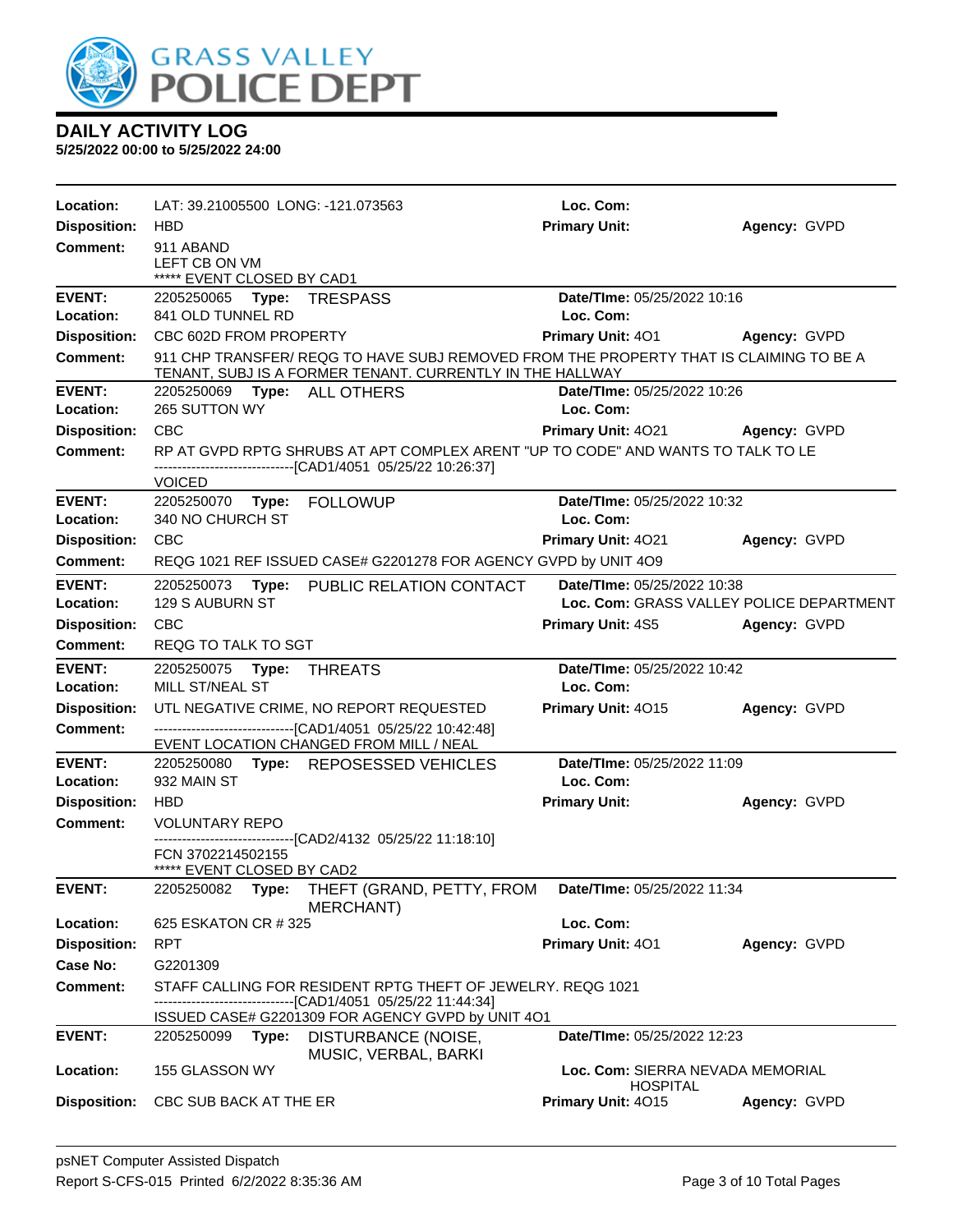

| Comment:            | ER RPTG 5150 XRAY ELOPED FROM ER 1 AGO. WFA PURPLE GOWN, UNK DOT<br>--------------------------[CAD3/3980_05/25/22 12:30:51]                                                                                                                                                                                                                                                                                                                                              |                             |              |
|---------------------|--------------------------------------------------------------------------------------------------------------------------------------------------------------------------------------------------------------------------------------------------------------------------------------------------------------------------------------------------------------------------------------------------------------------------------------------------------------------------|-----------------------------|--------------|
|                     | SECURITY HAS HER BEHIND GOLDEN EMPIRE NEXT TO MARGARET LN                                                                                                                                                                                                                                                                                                                                                                                                                |                             |              |
| <b>EVENT:</b>       | 2205250100 Type: VEHICLE STOP                                                                                                                                                                                                                                                                                                                                                                                                                                            | Date/TIme: 05/25/2022 12:24 |              |
| Location:           | EA MAIN ST/GLENBROOK DR                                                                                                                                                                                                                                                                                                                                                                                                                                                  | Loc. Com:                   |              |
| <b>Disposition:</b> | <b>CBC</b>                                                                                                                                                                                                                                                                                                                                                                                                                                                               | Primary Unit: 4017          | Agency: GVPD |
| <b>Comment:</b>     | License: 5VVP675                                                                                                                                                                                                                                                                                                                                                                                                                                                         |                             |              |
|                     | -----------------------[CAD1/4051_05/25/22 12:26:06]<br>EVENT LOCATION CHANGED FROM E MAIN / GLENBROOK                                                                                                                                                                                                                                                                                                                                                                   |                             |              |
| <b>EVENT:</b>       | 2205250106 Type: CITIZEN ASSIST (CIVIL<br>STANDBY'S, LOCKOUT                                                                                                                                                                                                                                                                                                                                                                                                             | Date/TIme: 05/25/2022 12:45 |              |
| Location:           | 210 SUTTON WY # 209                                                                                                                                                                                                                                                                                                                                                                                                                                                      | Loc. Com:                   |              |
| <b>Disposition:</b> | <b>CBC</b>                                                                                                                                                                                                                                                                                                                                                                                                                                                               | Primary Unit: 4021          | Agency: GVPD |
| <b>Comment:</b>     | RP REQG 1021 REF TOWED VEH. RP THINKS IT WAS TOWED ILLEGALLY<br>------------------------------[4O21/MDT 05/25/22 12:55]                                                                                                                                                                                                                                                                                                                                                  |                             |              |
|                     | RP DID NOT ASK ABOUT HER VEHICLE. SHE WAS SEEKING PROOF THAT IT WAS OK TO PARK IN A DISABLED<br>SPOT EVEN THOUGH SHE STATED EVERYONE PARKED THERE AND IT WAS A DEAD SPOT. I INFORMED HER<br>IT WAS A PRIVATE PARKING LOT AND THE MANAGEMENT COULD TOW. SHE THEN SAID SHE WOULD CALL<br>THE COURTS OR ELSEWHERE BECAUSE I WASNT UNDERSTANDING. WHEN I ASKED HER TO RESTATE HER<br>QESTION SHE SAID I WOULD NOT UNDERSTAND BECAUSE I NEEDED 16 YEARS OF SERVICE TO GET IT. |                             |              |
| <b>EVENT:</b>       | 2205250109 Type: SUBJECT STOP                                                                                                                                                                                                                                                                                                                                                                                                                                            | Date/TIme: 05/25/2022 12:58 |              |
| Location:           | 825 OLD TUNNEL RD                                                                                                                                                                                                                                                                                                                                                                                                                                                        | Loc. Com:                   |              |
| <b>Disposition:</b> | <b>CBC</b>                                                                                                                                                                                                                                                                                                                                                                                                                                                               | Primary Unit: 4017          | Agency: GVPD |
| <b>Comment:</b>     | OUT WITH ONE CODE 4                                                                                                                                                                                                                                                                                                                                                                                                                                                      |                             |              |
|                     | ---------------------------------[CAD2/4132 05/25/22 13:03:19]<br>EVENT LOCATION CHANGED FROM 825 OLD TUNNEL                                                                                                                                                                                                                                                                                                                                                             |                             |              |
| <b>EVENT:</b>       | 2205250111 Type: FOLLOWUP                                                                                                                                                                                                                                                                                                                                                                                                                                                | Date/TIme: 05/25/2022 13:05 |              |
| Location:           | 660 MINNIE ST                                                                                                                                                                                                                                                                                                                                                                                                                                                            | Loc. Com: CONDON PARK       |              |
| <b>Disposition:</b> | <b>CBC</b>                                                                                                                                                                                                                                                                                                                                                                                                                                                               | <b>Primary Unit: 402</b>    | Agency: GVPD |
| <b>Comment:</b>     | ------------------------------[CAD1/4051 05/25/22 13:09:17]<br>EVENT LOCATION CHANGED FROM 660 MINNIE ST                                                                                                                                                                                                                                                                                                                                                                 |                             |              |
| <b>EVENT:</b>       | 2205250112 Type: 911                                                                                                                                                                                                                                                                                                                                                                                                                                                     | Date/TIme: 05/25/2022 13:13 |              |
|                     | UNKNOWN/HANGUPS, ABANS                                                                                                                                                                                                                                                                                                                                                                                                                                                   |                             |              |
| Location:           | NEVADA CITY HWY                                                                                                                                                                                                                                                                                                                                                                                                                                                          | Loc. Com:                   |              |
| <b>Disposition:</b> | <b>HBD</b>                                                                                                                                                                                                                                                                                                                                                                                                                                                               | <b>Primary Unit:</b>        | Agency: GVPD |
| <b>Comment:</b>     | 911 RPTS SHE SAW IN THE POLICE BLOTTER THAT A SUBJ WAS GIVING AWAY HER HSUBANDS GUNS. RP<br>WAS ADVISED IT WAS HANDLED BY LE AS IT WAS SEEN IN THE "POLICE BLOTTER"                                                                                                                                                                                                                                                                                                      |                             |              |
| <b>EVENT:</b>       | 2205250116<br>Type:<br>ANIMALS (ABUSE, LOOSE,<br>FOUND, INJURED)                                                                                                                                                                                                                                                                                                                                                                                                         | Date/TIme: 05/25/2022 13:24 |              |
| Location:           | 573 PACKARD DR                                                                                                                                                                                                                                                                                                                                                                                                                                                           | Loc. Com:                   |              |
| <b>Disposition:</b> | <b>CBC</b>                                                                                                                                                                                                                                                                                                                                                                                                                                                               | Primary Unit: 4Z32          | Agency: GVPD |
| Case No:            | G2201311                                                                                                                                                                                                                                                                                                                                                                                                                                                                 |                             |              |
| <b>Comment:</b>     | -------------------------------[CAD2/4132 05/25/22 13:27:18]                                                                                                                                                                                                                                                                                                                                                                                                             |                             |              |
|                     | EVENT LOCATION CHANGED FROM PACKARD/CATHRINE                                                                                                                                                                                                                                                                                                                                                                                                                             |                             |              |
|                     | -------------------------------[CAD2/4132 05/25/22 13:31:00]<br>EVENT LOCATION CHANGED FROM PACKARD DR/KATHLEEN WY GV<br>----------------------[CAD2/4132_05/25/22 13:42:42]                                                                                                                                                                                                                                                                                             |                             |              |
|                     | ISSUED CASE# G2201311 FOR AGENCY GVPD by UNIT 4Z32                                                                                                                                                                                                                                                                                                                                                                                                                       |                             |              |
| <b>EVENT:</b>       | TRAFFIC (DUI, PARKING,<br>2205250127<br>Type:<br>SPEED, HAZ                                                                                                                                                                                                                                                                                                                                                                                                              | Date/TIme: 05/25/2022 14:09 |              |
| Location:           | BRUNSWICK RD/49/20 RAMP                                                                                                                                                                                                                                                                                                                                                                                                                                                  | Loc. Com: NB ON RAMP        |              |
| <b>Disposition:</b> | <b>HBD</b>                                                                                                                                                                                                                                                                                                                                                                                                                                                               | <b>Primary Unit:</b>        | Agency: GVPD |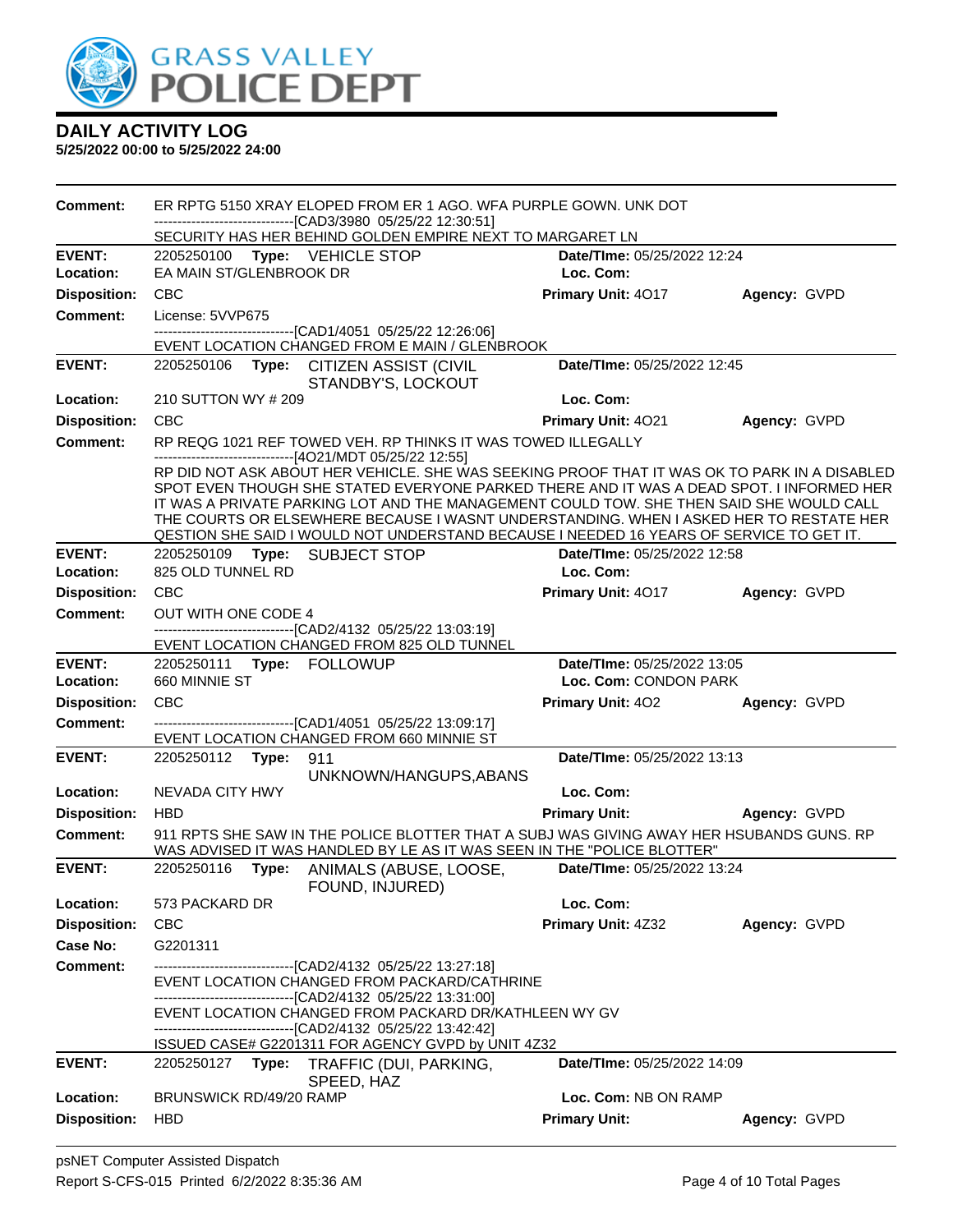

| <b>Comment:</b>            | BNS LINE XFER TO CHP RPTG MALE SUBJ LAYING ON THE ON RAMP UNDER A TREE                                                                                                                                                            |                                          |              |  |  |  |
|----------------------------|-----------------------------------------------------------------------------------------------------------------------------------------------------------------------------------------------------------------------------------|------------------------------------------|--------------|--|--|--|
|                            | --------------------[CAD2/4132_05/25/22 14:10:45]<br><b>VOICED</b>                                                                                                                                                                |                                          |              |  |  |  |
|                            | ***** EVENT CLOSED BY CAD2                                                                                                                                                                                                        |                                          |              |  |  |  |
| <b>EVENT:</b>              | 2205250128<br>Type: ANIMALS (ABUSE, LOOSE,<br>FOUND, INJURED)                                                                                                                                                                     | Date/TIme: 05/25/2022 14:14              |              |  |  |  |
| Location:                  | 573 PACKARD DR                                                                                                                                                                                                                    | Loc. Com:                                |              |  |  |  |
| <b>Disposition:</b>        | <b>CBC</b>                                                                                                                                                                                                                        | <b>Primary Unit: 4Z32</b>                | Agency: GVPD |  |  |  |
| <b>Comment:</b>            | -------------------------------[CAD1/4051 05/25/22 14:14:50]<br>EVENT LOCATION CHANGED FROM 573 PACKARD                                                                                                                           |                                          |              |  |  |  |
| <b>EVENT:</b>              | 2205250132 Type: FRAUD                                                                                                                                                                                                            | Date/TIme: 05/25/2022 14:25              |              |  |  |  |
| Location:                  | 810 E MAIN ST                                                                                                                                                                                                                     | Loc. Com: BIG A ROOT BEER DRIVE-IN       |              |  |  |  |
| <b>Disposition:</b>        | <b>CBC</b>                                                                                                                                                                                                                        | <b>Primary Unit: 4021</b>                | Agency: GVPD |  |  |  |
| <b>Comment:</b>            | RP REQG 1021 REF SCAM THAT OCCD YESTERDAY. EMPLOYEE TOOK MONEY FROM REGISTER AND HIS<br>OWN MONEY AND GAVE TO SCAMMER VIA COMPANY PHONE FOR BITCOIN. RP IS OWNER OF BNS<br>-----------------------------[4O21/MDT 05/25/22 14:54] |                                          |              |  |  |  |
|                            | RP WILL GATHER MORE DETAILS FROM EMPLOYEE AND COME IN TOMRROW                                                                                                                                                                     |                                          |              |  |  |  |
| <b>EVENT:</b>              | 2205250135 Type: ALL OTHERS                                                                                                                                                                                                       | Date/Time: 05/25/2022 14:30              |              |  |  |  |
| Location:                  | 129 S AUBURN ST                                                                                                                                                                                                                   | Loc. Com: GRASS VALLEY POLICE DEPARTMENT |              |  |  |  |
| <b>Disposition:</b>        | <b>CBC</b>                                                                                                                                                                                                                        | <b>Primary Unit: 4015 Agency: GVPD</b>   |              |  |  |  |
| <b>Comment:</b>            | RP AT GVPD RPTG UNK INCIDENT. RP WOULDNT ANSWER QUESTIONS AND STATED SHE DID NOT WANT TO<br>TELL DISPATCH OVER THE PHONE                                                                                                          |                                          |              |  |  |  |
| <b>EVENT:</b>              | 2205250136 Type: SUBJECT STOP                                                                                                                                                                                                     | Date/TIme: 05/25/2022 14:32              |              |  |  |  |
| Location:                  | 880 SUTTON WY                                                                                                                                                                                                                     | Loc. Com: WALGREENS                      |              |  |  |  |
| <b>Disposition:</b>        | <b>CBC</b>                                                                                                                                                                                                                        | Primary Unit: 4017                       | Agency: GVPD |  |  |  |
| <b>Case No:</b>            | G2201313                                                                                                                                                                                                                          |                                          |              |  |  |  |
| <b>Comment:</b>            | ----------------------------------[CAD2/4132 05/25/22 14:32:37]<br>EVENT LOCATION CHANGED FROM 880 SUTTON WAY                                                                                                                     |                                          |              |  |  |  |
|                            | -------------------------------[CAD2/4132 05/25/22 15:07:44]                                                                                                                                                                      |                                          |              |  |  |  |
|                            | ISSUED CASE# G2201313-G2201313 FOR GVPD by UNIT 4017                                                                                                                                                                              |                                          |              |  |  |  |
| <b>EVENT:</b>              | 2205250137 Type: PUBLIC RELATION CONTACT                                                                                                                                                                                          | Date/TIme: 05/25/2022 14:32              |              |  |  |  |
| Location:                  | 129 S AUBURN ST                                                                                                                                                                                                                   | Loc. Com: GRASS VALLEY POLICE DEPARTMENT |              |  |  |  |
| <b>Disposition:</b>        | <b>CBC</b>                                                                                                                                                                                                                        | <b>Primary Unit: 4021</b>                | Agency: GVPD |  |  |  |
| Comment:                   | -------------------------------[CAD3/3980 05/25/22 14:32:47]<br>EVENT LOCATION CHANGED FROM GVPD                                                                                                                                  |                                          |              |  |  |  |
| <b>EVENT:</b>              | 2205250138<br>DOMESTIC VIOLENCE<br>Type:                                                                                                                                                                                          | Date/TIme: 05/25/2022 14:35              |              |  |  |  |
| Location:                  | 855 SUTTON WY                                                                                                                                                                                                                     | Loc. Com:                                |              |  |  |  |
| <b>Disposition:</b>        | <b>RPT</b>                                                                                                                                                                                                                        | Primary Unit: 4017                       | Agency: GVPD |  |  |  |
| Case No:                   | G2201312                                                                                                                                                                                                                          |                                          |              |  |  |  |
| <b>Comment:</b>            | -------------------------------[CAD2/4132 05/25/22 14:37:15]                                                                                                                                                                      |                                          |              |  |  |  |
|                            | EVENT CALL TYPE CHANGED FROM DIS<br>----------------------------------[CAD3/3980 05/25/22 14:49:30]                                                                                                                               |                                          |              |  |  |  |
|                            | ISSUED CASE# G2201312 FOR AGENCY GVPD by UNIT 4017                                                                                                                                                                                |                                          |              |  |  |  |
|                            | -------------------------------[CAD1/4051 05/25/22 14:56:21]                                                                                                                                                                      |                                          |              |  |  |  |
|                            | EVENT LOCATION CHANGED FROM 855 SUTTON                                                                                                                                                                                            |                                          |              |  |  |  |
| <b>EVENT:</b><br>Location: | 2205250143<br>Type: VEH CITES, VIN, TOWS, DUI                                                                                                                                                                                     | Date/TIme: 05/25/2022 14:58              |              |  |  |  |
|                            | 2036 NEVADA CITY HY                                                                                                                                                                                                               | Loc. Com: INF MAIL BOX PLUS              |              |  |  |  |
| <b>Disposition:</b>        | <b>HBD</b>                                                                                                                                                                                                                        | <b>Primary Unit:</b>                     | Agency: GVPD |  |  |  |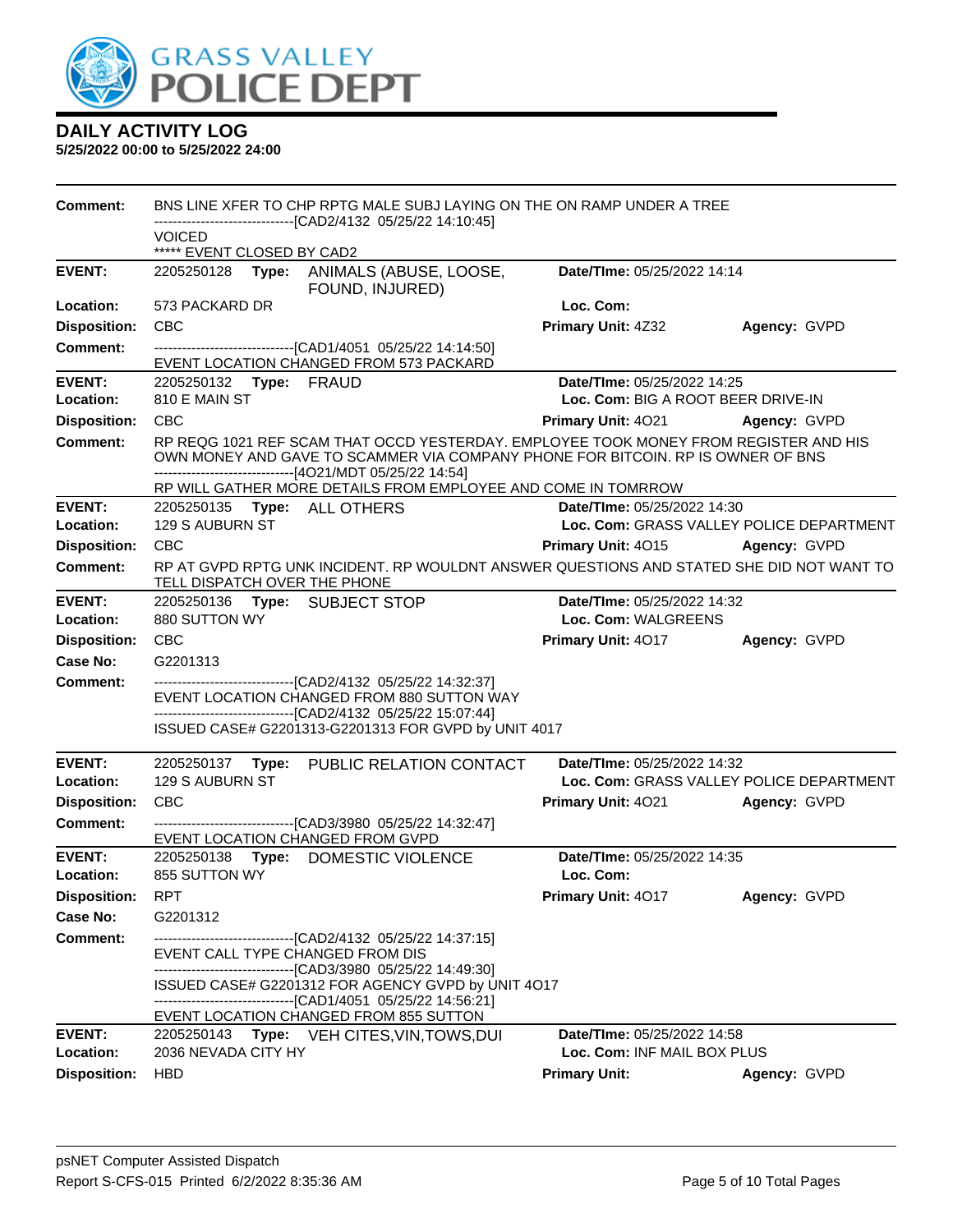

| <b>Comment:</b>     |                                                  |       | RP RPTG A VEHS FRONT BUMPER IS DRAGING ON THE GROUND, RP CONCERNED FOR FIRE DANGER. DESC<br>UNOCCUPIED GRN RAM TRUCK W/A CAMPER 53910V2<br>--------------------------[CAD2/4132_05/25/22_15:03:59] |                                          |              |
|---------------------|--------------------------------------------------|-------|----------------------------------------------------------------------------------------------------------------------------------------------------------------------------------------------------|------------------------------------------|--------------|
|                     | PER 401, BEAT INFO<br>***** EVENT CLOSED BY CAD2 |       |                                                                                                                                                                                                    |                                          |              |
| <b>EVENT:</b>       |                                                  |       | 2205250144 Type: ALL OTHERS                                                                                                                                                                        | Date/TIme: 05/25/2022 15:04              |              |
| Location:           | <b>129 S AUBURN ST</b>                           |       |                                                                                                                                                                                                    | Loc. Com: GRASS VALLEY POLICE DEPARTMENT |              |
| <b>Disposition:</b> | HBD PER 4S1 CLOSE EVENT                          |       |                                                                                                                                                                                                    | <b>Primary Unit:</b>                     | Agency: GVPD |
| <b>Comment:</b>     |                                                  |       | RP AT GVPD WANTING TO TALK TO SGT REF HIS VEHS BEING TOWED RP BELIVES ILLEGALLY                                                                                                                    |                                          |              |
|                     | PER 4S1 LOG EVENT                                |       | -------------------------------[CAD2/4132 05/25/22 15:12:51]<br>***** EVENT CLOSED BY CAD2 WITH COMMENT-PER 4S1 CLOSE EVENT                                                                        |                                          |              |
| <b>EVENT:</b>       | 2205250151 <b>Type:</b>                          |       | <b>DISTURBANCE (NOISE,</b><br>MUSIC, VERBAL, BARKI                                                                                                                                                 | Date/TIme: 05/25/2022 15:25              |              |
| Location:           | <b>BENNETT ST/BANK ST</b>                        |       |                                                                                                                                                                                                    | Loc. Com:                                |              |
| <b>Disposition:</b> | UTL                                              |       |                                                                                                                                                                                                    | Primary Unit: 4015                       | Agency: GVPD |
| Case No:            | G2201314                                         |       |                                                                                                                                                                                                    |                                          |              |
| <b>Comment:</b>     |                                                  |       | 911 RPTG 5 J'S ATTEMPTING TO FIGHT ANOTHER J. WMJ NO SHIRT TAN PANTS CARRYING A KNIFE.                                                                                                             |                                          |              |
|                     |                                                  |       | J RUNNING WEARING BLK PANTS BURGUNDY SHIRT<br>--------------------------[CAD1/4051_05/25/22 15:26:05]                                                                                              |                                          |              |
|                     |                                                  |       | J'S ARE DOWN DOWN BANK ST TWDS DOWNTOWN                                                                                                                                                            |                                          |              |
|                     | J'S ARE TURNING ONTO TINLOY                      |       | -------------------------------[CAD1/4051 05/25/22 15:26:14]                                                                                                                                       |                                          |              |
|                     |                                                  |       | -------------------------------[CAD1/4051 05/25/22 15:26:54]<br>RP DOESNT SEE VI J ANYMORE- UNK WHERE HE WENT                                                                                      |                                          |              |
|                     |                                                  |       | -------------------------------[CAD4/4056 05/25/22 16:12:52]                                                                                                                                       |                                          |              |
|                     |                                                  |       | ISSUED CASE# G2201314-G2201314 FOR GVPD by UNIT 4O15                                                                                                                                               |                                          |              |
| <b>EVENT:</b>       | 2205250154                                       |       | Type: PROPERTY LOST OR FOUND                                                                                                                                                                       | Date/TIme: 05/25/2022 15:33              |              |
| Location:           | <b>TINLOY ST/BANK ST</b>                         |       |                                                                                                                                                                                                    | Loc. Com: BUS STOP                       |              |
| <b>Disposition:</b> |                                                  |       | CBC PROPERTY RETURNED AND RECOVERED                                                                                                                                                                | <b>Primary Unit: 4017</b>                | Agency: GVPD |
| <b>Comment:</b>     |                                                  |       | RP REQG CTC FROM 4017 REF GIVING BACK A KNIFE THAT RP IS STATING WAS STOLEN AND CHARGES<br>WOULDNT BE PRESSED IF RP RETURNED IT.                                                                   |                                          |              |
| <b>EVENT:</b>       |                                                  |       | 2205250169 Type: PUBLIC RELATION CONTACT                                                                                                                                                           | Date/TIme: 05/25/2022 16:18              |              |
| Location:           | 1262 SUTTON WY                                   |       |                                                                                                                                                                                                    | Loc. Com: HOSPITALITY HOUSE 530 271 7144 |              |
| <b>Disposition:</b> | <b>CBC</b><br><b>CLEARANCE FOR 1</b>             |       |                                                                                                                                                                                                    | Primary Unit: 4015                       | Agency: GVPD |
| <b>Comment:</b>     |                                                  |       |                                                                                                                                                                                                    |                                          |              |
| <b>EVENT:</b>       | 2205250172                                       | Type: | ANIMALS (ABUSE, LOOSE,<br>FOUND, INJURED)                                                                                                                                                          | Date/TIme: 05/25/2022 16:31              |              |
| Location:           | 516 PACKARD DR                                   |       |                                                                                                                                                                                                    | Loc. Com:                                |              |
| <b>Disposition:</b> | <b>CBC</b>                                       |       |                                                                                                                                                                                                    | Primary Unit: 4015                       | Agency: GVPD |
| <b>Comment:</b>     | OUT WITH A LOOSE DOG                             |       |                                                                                                                                                                                                    |                                          |              |
| <b>EVENT:</b>       | 2205250174                                       | Type: | TRAFFIC (DUI, PARKING,<br>SPEED, HAZ                                                                                                                                                               | Date/TIme: 05/25/2022 16:35              |              |
| Location:           | 49/20 RAMP STATE/20                              |       |                                                                                                                                                                                                    | Loc. Com:                                |              |
| <b>Disposition:</b> | <b>HBD</b>                                       |       |                                                                                                                                                                                                    | <b>Primary Unit:</b>                     | Agency: GVPD |
| <b>Comment:</b>     | EVENT CLOSED BY CAD4                             |       | 911 XFER TO CHP FOR PLASTIC WATER TANK AND ORANGE BUCKET IN ROADWAY                                                                                                                                |                                          |              |
| <b>EVENT:</b>       | 2205250176                                       | Type: | TRAFFIC (DUI, PARKING,<br>SPEED, HAZ                                                                                                                                                               | Date/TIme: 05/25/2022 16:36              |              |
| Location:           | 129 S AUBURN ST                                  |       |                                                                                                                                                                                                    | Loc. Com: GRASS VALLEY POLICE DEPARTMENT |              |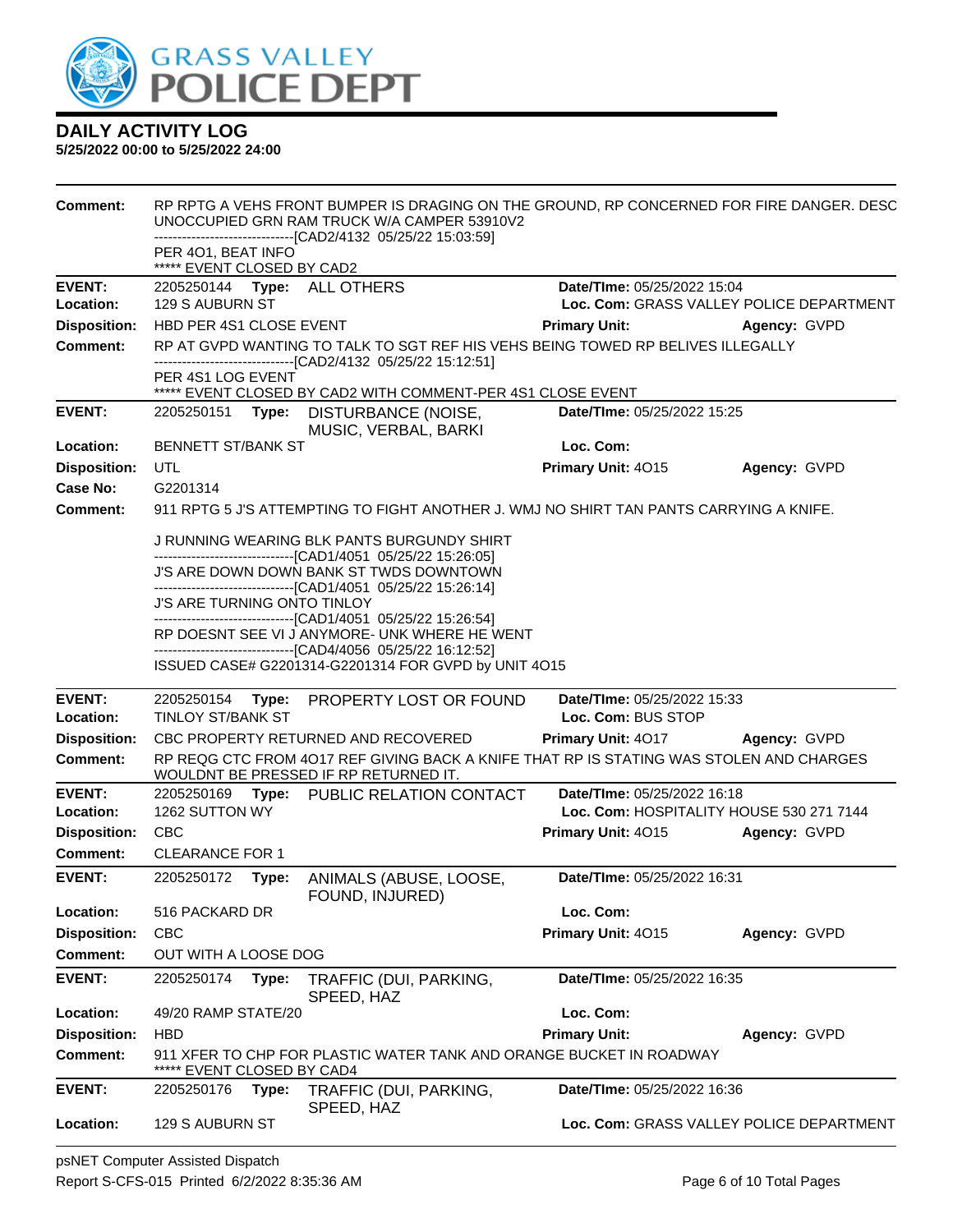

|                     | Disposition: CBC NEG RPT REQUEST, PARTIES ARE<br>SEPERATED         |            |                                                                                                                                                                                                                                                                       | Primary Unit: 4015                | Agency: GVPD |
|---------------------|--------------------------------------------------------------------|------------|-----------------------------------------------------------------------------------------------------------------------------------------------------------------------------------------------------------------------------------------------------------------------|-----------------------------------|--------------|
| Comment:            | 911 RPT'G ROAD RAGE RP IN A GRY TOYT COROLLA, SU FOLLOWING RP IN A |            |                                                                                                                                                                                                                                                                       |                                   |              |
|                     | 2D GRN FORD NO FRONT LP.<br>RP WILL BE PULLING INTO THE FRONT LOT  |            |                                                                                                                                                                                                                                                                       |                                   |              |
|                     | SU PUNCHED THE RP'S CAR                                            |            |                                                                                                                                                                                                                                                                       |                                   |              |
| <b>EVENT:</b>       | 2205250179                                                         |            | Type: 911 UNKNOWN                                                                                                                                                                                                                                                     | Date/TIme: 05/25/2022 16:41       |              |
|                     |                                                                    |            | (HANGUPS, ABAN'S)                                                                                                                                                                                                                                                     |                                   |              |
| Location:           | <b>GLENWOOD PINES CT</b>                                           |            |                                                                                                                                                                                                                                                                       | Loc. Com:                         |              |
| <b>Disposition:</b> | <b>HBD</b>                                                         |            |                                                                                                                                                                                                                                                                       | <b>Primary Unit:</b>              | Agency: GVPD |
| <b>Comment:</b>     | ***** EVENT CLOSED BY CAD4                                         |            | 911 MAKING SURE HER PHONE CAN CALL 911                                                                                                                                                                                                                                |                                   |              |
| <b>EVENT:</b>       | 2205250184                                                         |            | Type: PUBLIC RELATION CONTACT                                                                                                                                                                                                                                         | Date/TIme: 05/25/2022 17:04       |              |
| Location:           | 1262 SUTTON WY                                                     |            |                                                                                                                                                                                                                                                                       | Loc. Com: HOSPITALITY HOUSE       |              |
| <b>Disposition:</b> | <b>CBC</b>                                                         |            |                                                                                                                                                                                                                                                                       | Primary Unit: 4015                | Agency: GVPD |
| <b>Comment:</b>     | REQ CLEARANCE FOR ONE                                              |            |                                                                                                                                                                                                                                                                       |                                   |              |
| <b>EVENT:</b>       | 2205250188                                                         | Type:      | DISTURBANCE (NOISE,<br>MUSIC, VERBAL, BARKI                                                                                                                                                                                                                           | Date/TIme: 05/25/2022 17:27       |              |
| Location:           | 340 PLEASANT ST # 10                                               |            |                                                                                                                                                                                                                                                                       | Loc. Com: GRASS VALLEY APARTMENTS |              |
| <b>Disposition:</b> | <b>INF PER 4015</b>                                                |            |                                                                                                                                                                                                                                                                       | <b>Primary Unit:</b>              | Agency: GVPD |
| <b>Comment:</b>     | <b>REQG RESPONSE.</b>                                              |            | 911 RPTG EX BOYFRIEND WAS REFUSING TO LEAVE. WHEN RP CALLED 911, SU LEFT. RP NO LONGER                                                                                                                                                                                |                                   |              |
|                     | 4015 ADV TO REVIEW                                                 |            | ----------------[CAD4/4056 05/25/22 17:27:57]<br>***** EVENT CLOSED BY CAD4 WITH COMMENT-PER 4015                                                                                                                                                                     |                                   |              |
| <b>EVENT:</b>       |                                                                    |            | 2205250198 Type: DISTURBANCE (NOISE,<br>MUSIC, VERBAL, BARKI                                                                                                                                                                                                          | Date/TIme: 05/25/2022 17:54       |              |
| Location:           | 113 NEAL ST                                                        |            |                                                                                                                                                                                                                                                                       | Loc. Com: DOMINOS PIZZA           |              |
| <b>Disposition:</b> | <b>CBC VOL COMPLIANCE</b>                                          |            |                                                                                                                                                                                                                                                                       | <b>Primary Unit: 4D10</b>         | Agency: GVPD |
| <b>Comment:</b>     | STILL THERE.                                                       |            | CALLER IS THE OWNER OF ABOVE BUSINESS, ADVISED THEY FIRED 2 EMPLOYEES.<br>NOW A RALLY OF ALL EMPLOYEES (7 TOTAL) IS FORMING IN THE FRONT OF THE PIZZA PLACE. THE GROUP<br>IS PARTYING. THEY ALL QUIT THE PIZZA PLACE TODAY. CALLER ASKED THE GROUP TO LEAVE, THEY ARE |                                   |              |
| <b>EVENT:</b>       | 2205250205 Type:                                                   |            | DISTURBANCE (NOISE,<br>MUSIC, VERBAL, BARKI                                                                                                                                                                                                                           | Date/TIme: 05/25/2022 18:28       |              |
| Location:           | 114 W MAIN ST                                                      |            |                                                                                                                                                                                                                                                                       | Loc. Com: PETES PIZZA             |              |
| <b>Disposition:</b> | <b>HBD</b>                                                         |            |                                                                                                                                                                                                                                                                       | <b>Primary Unit:</b>              | Agency: GVPD |
| Comment:            |                                                                    |            | RP RPTG J'S ARE YELLING AT CARS PASSING BY TO REV THEIR ENGINE AND RP BELIEVES ITS DISTURBING<br>THE PEACE AND NOT APPROPRIATE                                                                                                                                        |                                   |              |
|                     | <b>BEAT INFO PER 4011</b><br>***** EVENT CLOSED BY CAD1            |            | --------------------------------[CAD1/3753 05/25/22 19:12:35]                                                                                                                                                                                                         |                                   |              |
| <b>EVENT:</b>       | 2205250209                                                         | Type: FIRE |                                                                                                                                                                                                                                                                       | Date/TIme: 05/25/2022 18:42       |              |
| Location:           | 134 MILL ST                                                        |            |                                                                                                                                                                                                                                                                       | Loc. Com: WATERSHED AT THE OWL    |              |
| <b>Disposition:</b> |                                                                    |            | RPT PLACED ON HOLD, CITED FOR ARSEN                                                                                                                                                                                                                                   | <b>Primary Unit: 4D10</b>         | Agency: GVPD |
| <b>Case No:</b>     | G2201316                                                           |            |                                                                                                                                                                                                                                                                       |                                   |              |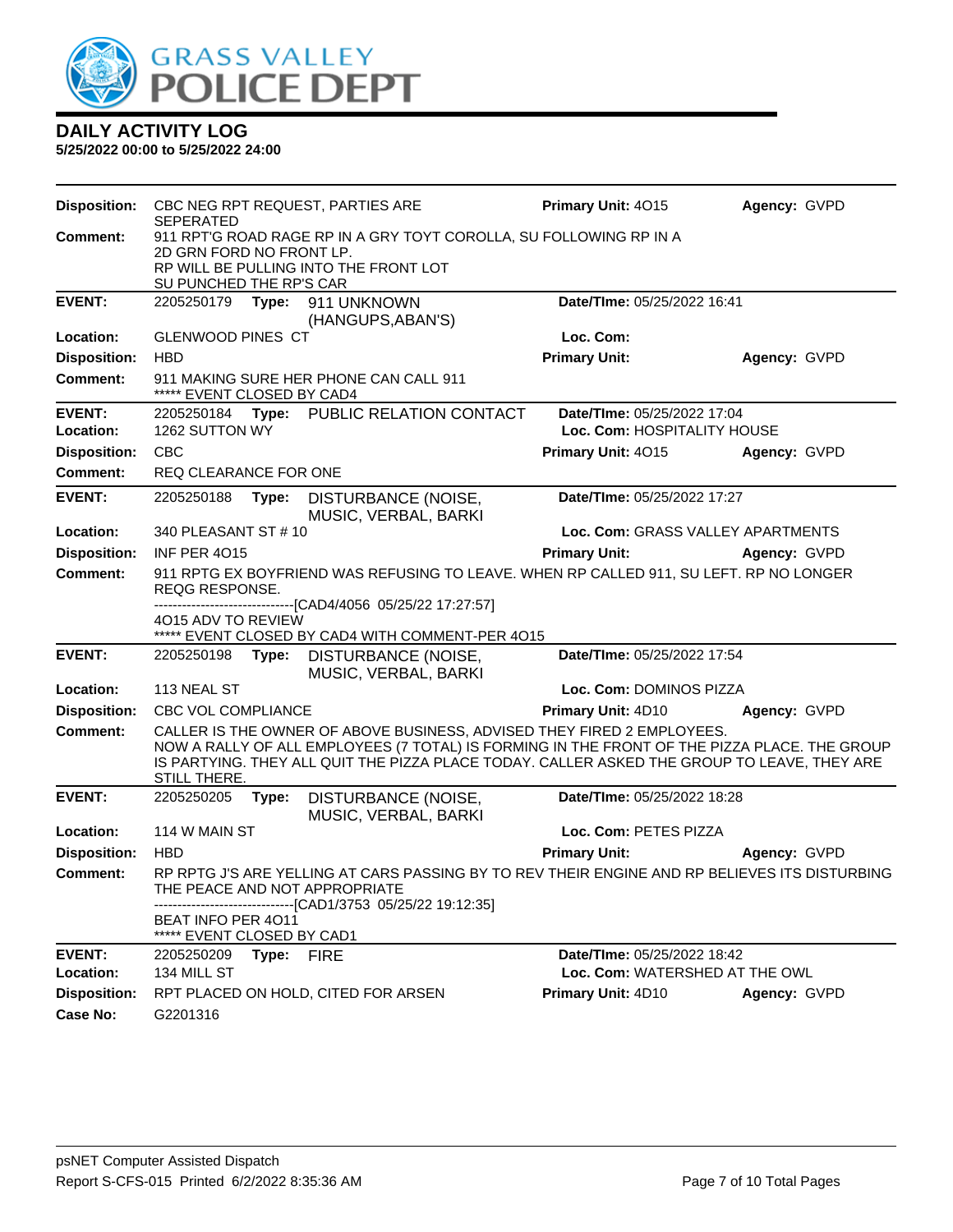

| <b>Comment:</b>     |                                   | 911 RPTG MALE LIGHTING TRASH CANS ON FIRE                                                                                                                                                                          |                                                     |                     |
|---------------------|-----------------------------------|--------------------------------------------------------------------------------------------------------------------------------------------------------------------------------------------------------------------|-----------------------------------------------------|---------------------|
|                     |                                   | -------------------------------[CAD1/4051 05/25/22 18:43:36]                                                                                                                                                       |                                                     |                     |
|                     | SU WMA BACKPACK AND HOODIE        | -------------------------------[CAD1/4051 05/25/22 18:43:53]                                                                                                                                                       |                                                     |                     |
|                     | SU IS SITTING IFO THE BANK        |                                                                                                                                                                                                                    |                                                     |                     |
|                     |                                   | --------------------------------[CAD1/4051 05/25/22 18:44:30]<br>RP STATING MALE LOOKS IN MENTAL DISTRESS                                                                                                          |                                                     |                     |
|                     |                                   | -------------------------------[CAD1/4051 05/25/22 18:44:48]                                                                                                                                                       |                                                     |                     |
|                     | SU WALKING ON FOOT TWDS LIBRARY   | -------------------------------[CAD1/4051 05/25/22 18:45:05]                                                                                                                                                       |                                                     |                     |
|                     | CALFIRE DISCONNECTED NO LONGER LL |                                                                                                                                                                                                                    |                                                     |                     |
|                     |                                   | -------------------------------[CAD4/4056 05/25/22 20:10:54]<br>ISSUED CASE# G2201316 FOR AGENCY GVPD by UNIT 4D10                                                                                                 |                                                     |                     |
| <b>EVENT:</b>       |                                   | 2205250226 Type: SUSPICIOUS CIRCUMSTANCE<br>(VEHICLE, PERSON                                                                                                                                                       | Date/TIme: 05/25/2022 20:09                         |                     |
| Location:           | 120 E MAIN ST                     |                                                                                                                                                                                                                    | Loc. Com: KANES RESTAURANT                          |                     |
| <b>Disposition:</b> | <b>PEN</b>                        |                                                                                                                                                                                                                    | <b>Primary Unit: 4D16</b>                           | <b>Agency: GVPD</b> |
| <b>Comment:</b>     |                                   | RP REPORTS SUBJS THREW PLANTS AND SOIL INTO HIS WHI 2014 TOYT AVALON APPROX 45 MINS AGO.<br>NEG DAMAGE TO VEH. RP REQ CTC AND IS INSIDE THE RESTAURANT.<br>------------------------------[4D16/MDT 05/25/22 20:29] |                                                     |                     |
|                     | VICTIM. CLOSED PENDING CALLBACK.  | MULTIPLE ATTEMPTS TO 10-21 WITH NO ANSWER. VI VEHICLE NOT AT LOCATION. UNABLE TO CONTACT                                                                                                                           |                                                     |                     |
| <b>EVENT:</b>       |                                   | 2205250228 Type: THEFT (GRAND, PETTY, FROM<br><b>MERCHANT)</b>                                                                                                                                                     | Date/TIme: 05/25/2022 20:16                         |                     |
| Location:           | SO CHURCH ST/NEAL ST              |                                                                                                                                                                                                                    | Loc. Com:                                           |                     |
| <b>Disposition:</b> | <b>RPT</b>                        |                                                                                                                                                                                                                    | <b>Primary Unit: 4011</b>                           | Agency: GVPD        |
| Case No:            | G2201317                          |                                                                                                                                                                                                                    |                                                     |                     |
| Comment:            |                                   | RP RPTG THEFT OF IPAD/LEATHER BAG FROM VEH. OCC'D BTWN 1600-1800HRS. RP REQ 10-21 FOR RPT.                                                                                                                         |                                                     |                     |
|                     |                                   | -------------------------------[CAD4/4056 05/25/22 20:33:06]<br>ISSUED CASE# G2201317 FOR AGENCY GVPD by UNIT 4011                                                                                                 |                                                     |                     |
|                     |                                   |                                                                                                                                                                                                                    |                                                     |                     |
| <b>EVENT:</b>       |                                   | 2205250232 Type: TRAFFIC (DUI, PARKING,                                                                                                                                                                            | Date/TIme: 05/25/2022 20:32                         |                     |
| Location:           | 1005 SUTTON WY                    | SPEED, HAZ                                                                                                                                                                                                         | Loc. Com: CVS                                       |                     |
| <b>Disposition:</b> | ARA                               |                                                                                                                                                                                                                    | Primary Unit: 4011                                  | Agency: GVPD        |
| <b>Case No:</b>     | G2201319                          |                                                                                                                                                                                                                    |                                                     |                     |
| Comment:            |                                   | CHP TRANSFER/911 CALLER REPORTS HE WANTS TO TURN HIMSELF IN FOR BEING A DUI DRIVER, RP IS IN<br>A BLK SUBARU DIRECTLY ACROSS FROM CVS.                                                                             |                                                     |                     |
|                     |                                   | -------------------------------[CAD1/3753 05/25/22 20:32:35]                                                                                                                                                       |                                                     |                     |
|                     |                                   | RP STOPPED HIS VEH AND KEEPS DRINKING MORE BEER.                                                                                                                                                                   |                                                     |                     |
|                     | WELLNESS EARLIER TODAY.           | -------------------------------[CAD1/3753 05/25/22 20:34:26]<br>RP ADVISES HE HAS BEEN VERY BUSY TODAY AND CAME FROM NEVADA CITY. HE LEFT GRANITE                                                                  |                                                     |                     |
|                     |                                   | ---------------------------------[CAD1/3753 05/25/22 20:35:58]<br>RP ADVISES HE NEEDED TO HAVE A FEW BEERS BECAUSE HE WAS VERY STRESSED OUT.                                                                       |                                                     |                     |
|                     |                                   | --------------------------------[CAD1/3753 05/25/22 20:37:56]<br>RP IS OUTSIDE HIS CAR SMOKING CIGARETTES.                                                                                                         |                                                     |                     |
|                     |                                   | --------------------------------[CAD4/4056 05/25/22 21:18:09]<br>ISSUED CASE# G2201319 FOR AGENCY GVPD by UNIT 4011                                                                                                |                                                     |                     |
|                     | AR BOOKED FOR 647(F)              | --------------------------------[4O11/MDT 05/25/22 22:14]                                                                                                                                                          |                                                     |                     |
| <b>EVENT:</b>       | 2205250234 Type:                  | 911 UNKNOWN<br>(HANGUPS, ABAN'S)                                                                                                                                                                                   | Date/TIme: 05/25/2022 21:04                         |                     |
| Location:           | 155 GLASSON WY                    |                                                                                                                                                                                                                    | Loc. Com: SIERRA NEVADA MEMORIAL<br><b>HOSPITAL</b> |                     |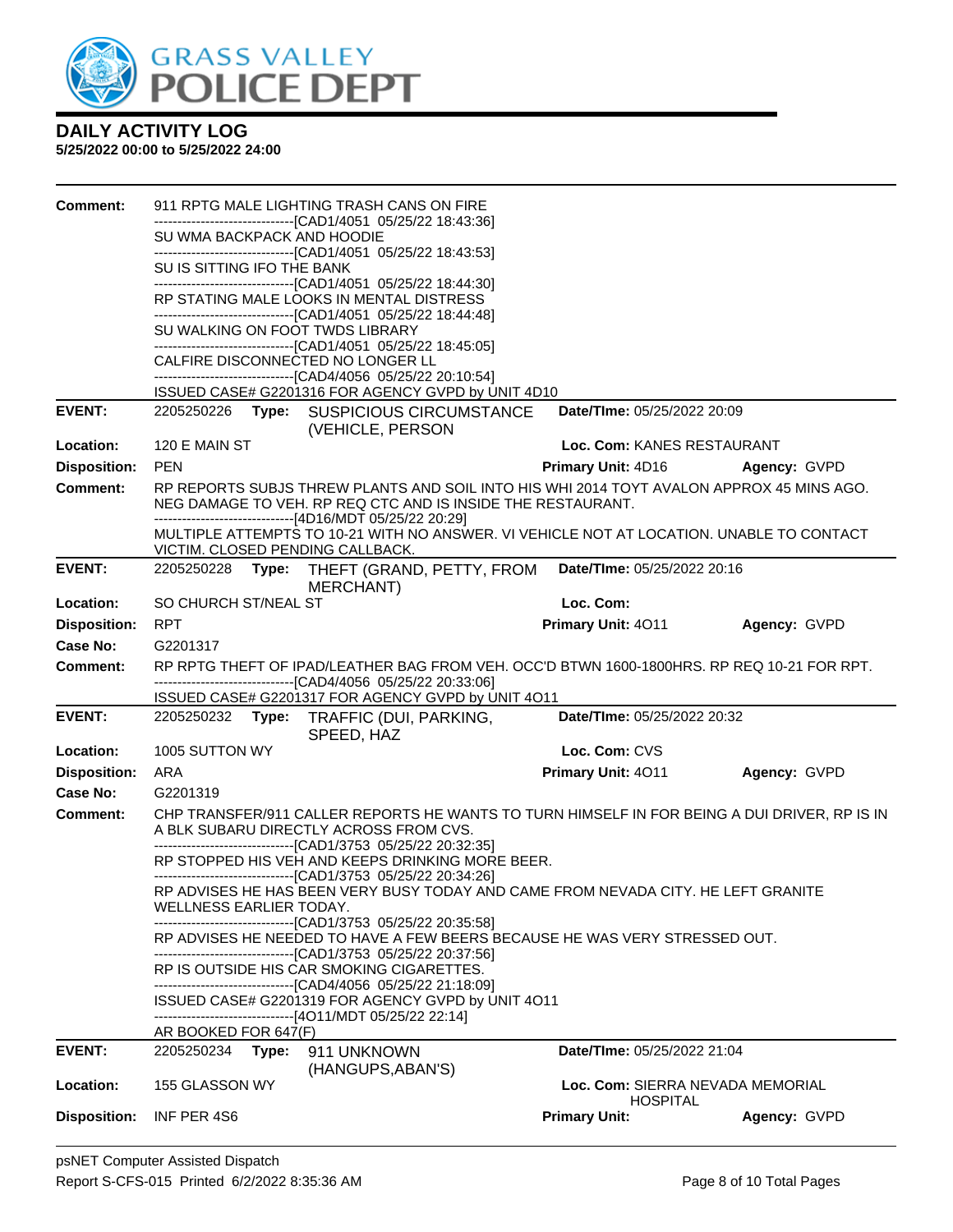

**5/25/2022 00:00 to 5/25/2022 24:00**

| <b>Comment:</b>                        | SOUNDED LIKE SOMEONE CAME IN THE ROOM AND RP DISCONNECTED<br>***** EVENT CLOSED BY CAD4 WITH COMMENT-PER 4S6                                                   | 911 RPTG HE IS IN THE HOSPITAL AND NEEDS HIS WHEEL CHAIR. ADV TO PRESS BUTTON FOR NURSE.    |              |
|----------------------------------------|----------------------------------------------------------------------------------------------------------------------------------------------------------------|---------------------------------------------------------------------------------------------|--------------|
| <b>EVENT:</b>                          | 2205250236 Type: TRESPASS                                                                                                                                      | Date/TIme: 05/25/2022 21:10                                                                 |              |
| Location:                              | 350 BENNETT ST                                                                                                                                                 | Loc. Com:                                                                                   |              |
| <b>Disposition:</b>                    | UTL SUBJECT GOA.                                                                                                                                               | Primary Unit: 4D10                                                                          | Agency: GVPD |
| <b>Comment:</b>                        | RP RPTG MALE TRANSIENT DUMPSTER DIVING.<br>WMA LSW BLK HAT, BLK SHIRT, LIGHT PNTS                                                                              |                                                                                             |              |
| <b>EVENT:</b>                          | 2205250237 Type: ALARMS (SILENT, AUDIBLE,<br><b>COMMERCIAL, RES</b>                                                                                            | Date/TIme: 05/25/2022 21:47                                                                 |              |
| Location:                              | 2074 NEVADA CITY HY                                                                                                                                            | Loc. Com: ASIAN GARDEN                                                                      |              |
| <b>Disposition:</b>                    | FA                                                                                                                                                             | <b>Primary Unit: 4D10</b>                                                                   | Agency: GVPD |
| <b>Comment:</b>                        | FRONT DOOR/ ENTRY AREA MOTION/REAR DINING MOTION<br><b>AUD</b><br><b>RESP PEND</b>                                                                             |                                                                                             |              |
| <b>EVENT:</b><br>Location:             | <b>TRESPASS</b><br>2205250243 Type:<br>841 SUTTON WY                                                                                                           | Date/TIme: 05/25/2022 22:34<br>Loc. Com: VALENTINAS                                         |              |
| <b>Disposition:</b>                    | <b>CBC</b>                                                                                                                                                     | <b>Primary Unit: 4D10</b>                                                                   | Agency: GVPD |
| <b>Comment:</b>                        | 5TTN542                                                                                                                                                        | RP REPORTS MALE IN A LIGHT GRN OR SIL MERCEDES HAS BEEN ASKED TO LEAVE AND IS REFUSING. LIC |              |
| <b>EVENT:</b>                          | 2205250245<br><b>WELFARE CHECK</b><br>Type:                                                                                                                    | Date/TIme: 05/25/2022 22:52                                                                 |              |
| Location:                              | EA MAIN ST/BENNETT ST                                                                                                                                          | Loc. Com: NEAR POST OFFICE BY WEEDS                                                         |              |
| <b>Disposition:</b>                    | UTL 1 SUBJ CTCD C4 UTL ANYONE ELSE                                                                                                                             | <b>Primary Unit: 4011</b>                                                                   | Agency: GVPD |
| <b>Comment:</b>                        | SNORING AND MOVING.<br>-------------------------------[CAD3/4074 05/25/22 22:53:04]                                                                            | 911 CALLER RPTG MALE LAYING ON THE GROUND NOT WAKING UP BY VERBAL ATTEMPTS. SUBJ IS         |              |
| <b>EVENT:</b>                          | EVENT CALL TYPE CHANGED FROM TRF<br>2205250246 Type: TRAFFIC (DUI, PARKING,<br>SPEED, HAZ                                                                      | Date/TIme: 05/25/2022 22:57                                                                 |              |
| Location:                              | 120 MARGARET LN                                                                                                                                                | Loc. Com:                                                                                   |              |
| <b>Disposition:</b>                    | <b>RPT DRIVER CITED</b>                                                                                                                                        | Primary Unit: 4D10                                                                          | Agency: GVPD |
| Case No:                               | G2201320                                                                                                                                                       |                                                                                             |              |
| <b>Comment:</b>                        | OUT WITH RV. NO PLATES. TAN/BLACK IN COLOR.                                                                                                                    |                                                                                             |              |
|                                        | -------------------------------[CAD4/4056 05/25/22 22:57:41]<br>EVENT LOCATION CHANGED FROM 120 MARGRET LN<br>-------------------[CAD1/3753_05/25/22 23:05:23] |                                                                                             |              |
|                                        | ISSUED CASE# G2201320 FOR AGENCY GVPD by UNIT 4D10                                                                                                             |                                                                                             |              |
| <b>EVENT:</b><br>Location:             | 2205250249 Type: VEHICLE STOP<br>11266 LA BARR MEADOWS RD                                                                                                      | Date/TIme: 05/25/2022 23:27<br>Loc. Com:                                                    |              |
|                                        |                                                                                                                                                                |                                                                                             |              |
| <b>Disposition:</b><br><b>Comment:</b> | WA.                                                                                                                                                            | <b>Primary Unit: 4011</b>                                                                   | Agency: GVPD |
|                                        | License:<br>AT CARWASH<br>-------------------------------[CAD1/3753 05/25/22 23:28:11]                                                                         |                                                                                             |              |
|                                        | EVENT LOCATION CHANGED FROM LA BARR MEADOWS RD/W MCKNIGHT WY<br>--------------------------------[CAD1/3753 05/25/22 23:28:50]                                  | EVENT LOCATION CHANGED FROM LA BARR MEADOWS RD/EA MCKNIGHT WY GV                            |              |
| <b>EVENT:</b>                          | 2205250250 Type: FOLLOWUP                                                                                                                                      | Date/TIme: 05/25/2022 23:38                                                                 |              |
| Location:                              | 155 GLASSON WY                                                                                                                                                 | Loc. Com: SIERRA NEVADA MEMORIAL<br><b>HOSPITAL</b>                                         |              |
| <b>Disposition:</b>                    | <b>CBC</b>                                                                                                                                                     | <b>Primary Unit: 4S6</b>                                                                    | Agency: GVPD |
| <b>Comment:</b>                        | CASE G2201315<br>--------------------------------[CAD1/3753 05/25/22 23:39:35]                                                                                 |                                                                                             |              |
|                                        | EVENT LOCATION CHANGED FROM 155 GLASSON                                                                                                                        |                                                                                             |              |

psNET Computer Assisted Dispatch Report S-CFS-015 Printed 6/2/2022 8:35:36 AM Page 9 of 10 Total Pages